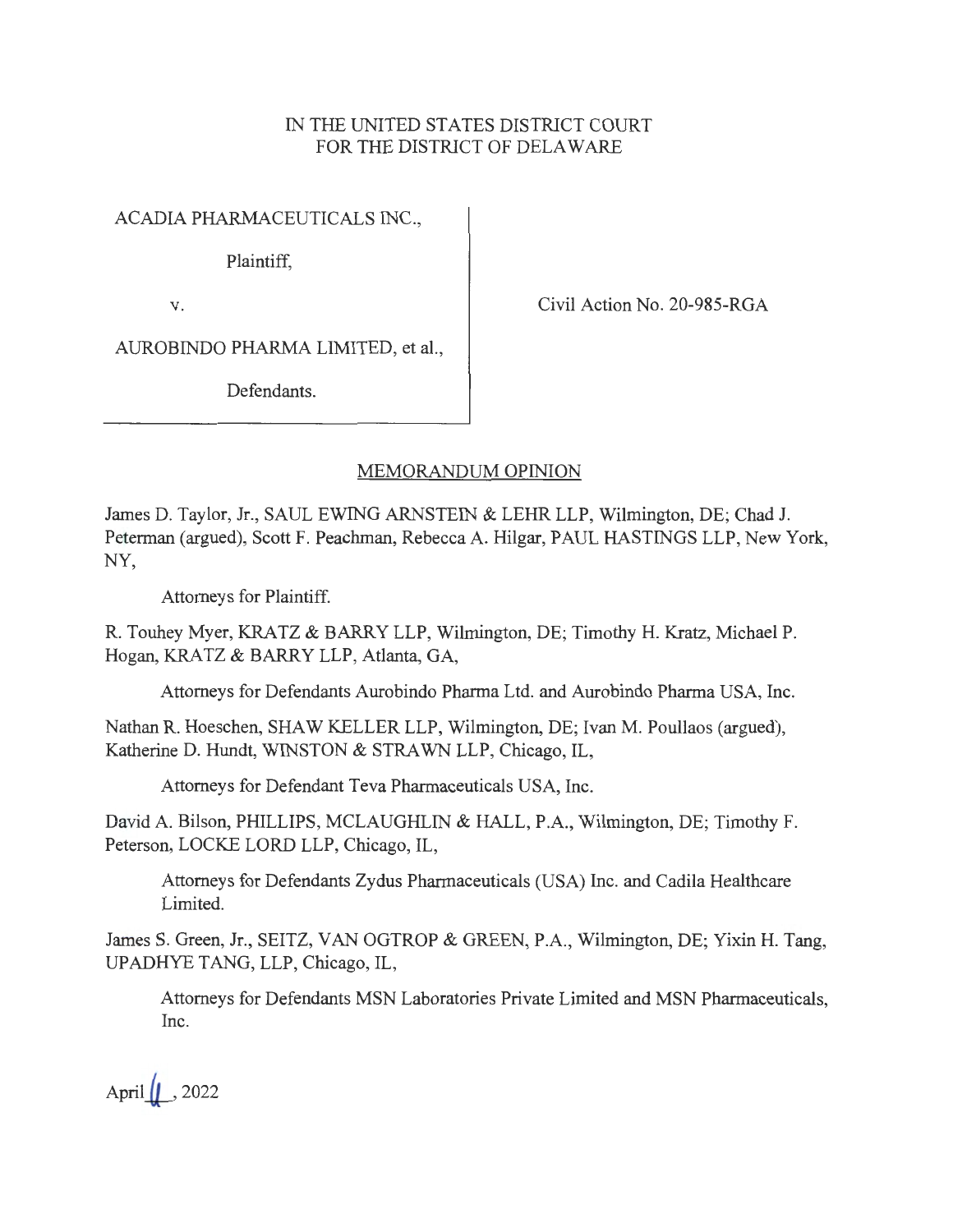Before me is the issue of claim construction of multiple terms in U.S. Patent No. 10,449,185 ("the ' 185 patent"), U.S. Patent No. 10,646,480 ("the '480 patent"), and U.S. Patent No. 10,849,891 ("the '891 patent") ("the asserted patents").<sup>1</sup> The parties submitted a Joint Claim Construction Brief (D.I. 137) and Appendix (D.I. 138), and I heard oral argument on February 23, 2022 (D.I. 145).

#### **I. BACKGROUND**

The asserted patents share a common specification. These patents are directed to capsules containing 34 mg of pimavanserin. (' 480 patent, 1 :65-67). Pimavanserin is the active ingredient in Nuplazid®, which is "approved for treatment of hallucinations and delusions associated with Parkinson's disease psychosis at a dose of 34 mg." *(Id. ,* 1 :22-25). Nuplazid® was originally a 17 mg tablet formulation, which required patients to take two tablets daily. (D.I. 138, Ex. 2, at 2). Plaintiff then developed the 34 mg formulation of Nuplazid® as disclosed in the asserted patents, which allows patients to take one capsule daily. *(Id. ,* Ex. 3, at 2).

The following claims are most relevant for purposes of this Markman, and I have italicized the disputed terms:

#### **Claims 14 and 20 of the '480 patent**

**14.** A pharmaceutically acceptable capsule for orally delivering 34 mg of pimavanserin to a patient, wherein the capsule has a size 3 or 4 capsule shell that contains a blended pimavanserin composition comprising:

*40 mg granulated pimavanserin tartrate* wherein the bulk density of *the granulated pimavanserin tartrate* of 0.4 g/ml to 0.6 g/ml as determined by USP<616>, method 1; a filler and optionally a lubricant.

<sup>&</sup>lt;sup>1</sup> At argument, there seemed to be an understanding that the  $185$  patent had dropped out of the case *(see* D.I. 145 at 6-7), but the record appears to reflect that the ' 185 patent is still asserted against one Defendant group-Zydus and Cadila *(see D.I. 151 at 2 ¶ 3).*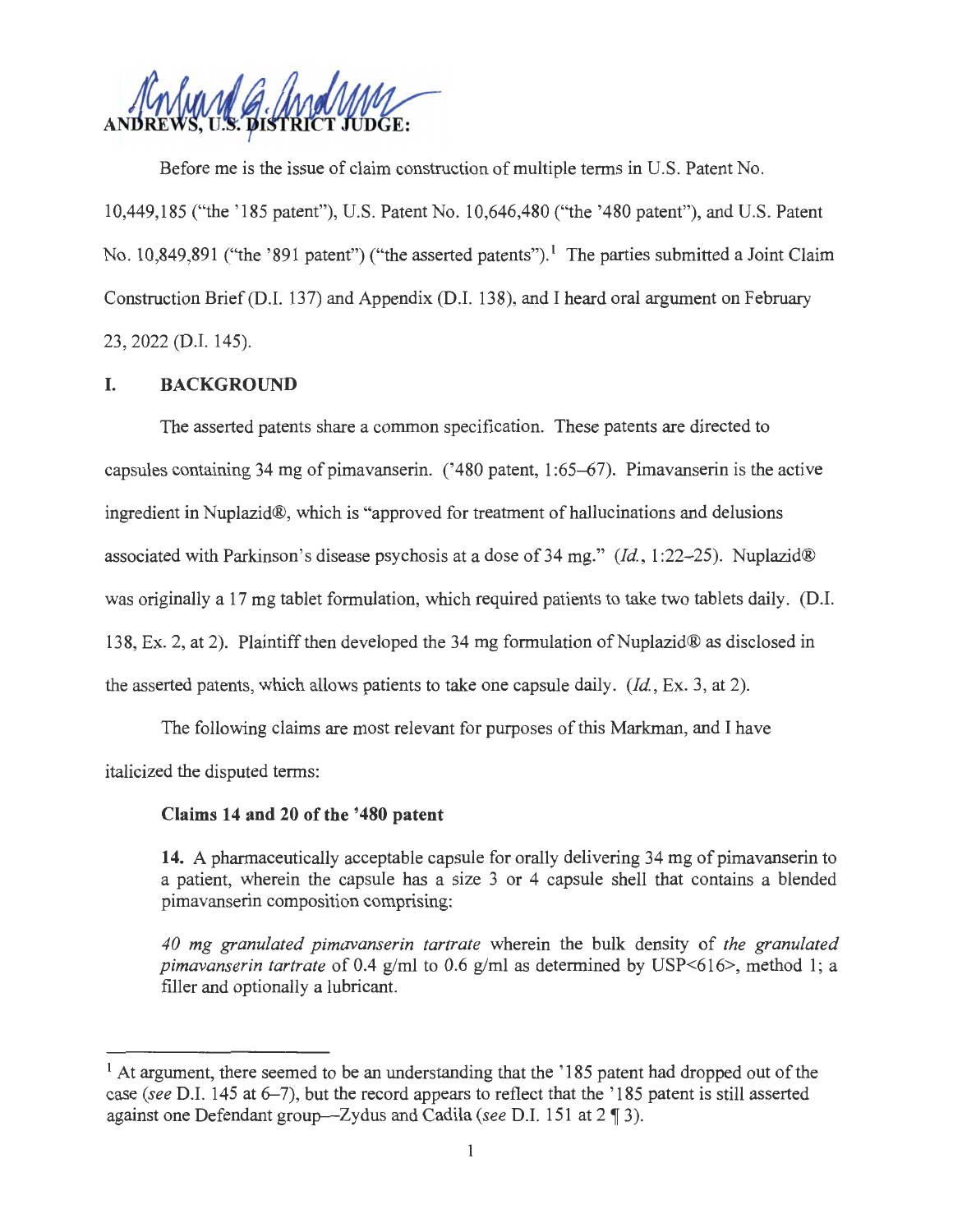**20.** The pharmaceutically acceptable capsule of claim 14, wherein *the granulated pimavanserin* has a Carr's index of 24 as determined by USP<1174>.

#### **Claim 8 of the '891 patent**

**8.** A pharmaceutically acceptable capsule for orally delivering 5-34 mg of pimavanserin to a patient, wherein the capsule contains a blended pimavanserin composition comprising:

granulated pimavanserin or a pharmaceutically acceptable salt thereof, wherein the bulk density of the *granulated pimavanserin or pharmaceutically acceptable salt thereof* is 0.4  $g/ml$  to 0.6  $g/ml$  as determined by USP<616>, method 1; a filler and optionally a lubricant.

#### **II. LEGAL STANDARD**

"It is a bedrock principle of patent law that the claims of a patent define the invention to which the patentee is entitled the right to exclude." *Phillips v. AWH Corp. ,* 415 F.3d 1303, 1312 (Fed. Cir. 2005) (en banc) (internal quotation marks omitted). "'[T]here is no magic formula or catechism for conducting claim construction.' Instead, the court is free to attach the appropriate weight to appropriate sources 'in light of the statutes and policies that inform patent law." *SoftView LLC v. Apple Inc. ,* 2013 WL 4758195, at \*l (D. Del. Sept. 4, 2013) (quoting *Phillips,*  415 F.3d at 1324) (alteration in original). When construing patent claims, a court considers the literal language of the claim, the patent specification, and the prosecution history. *Markman v. Westview Instruments, Inc.,* 52 F.3d 967, 977-80 (Fed. Cir. 1995) (en bane), *aff'd,* 517 U.S. 370 (1996). Of these sources, "the specification is always highly relevant to the claim construction analysis. Usually, it is dispositive; it is the single best guide to the meaning of a disputed term." *Phillips,* 415 F.3d at 1315 (internal quotation marks omitted).

"[T] he words of a claim are generally given their ordinary and customary meaning... [Which is] the meaning that the term would have to a person of ordinary skill in the art in question at the time of the invention, i.e., as of the effective filing date of the patent application." *Id.* at 1312–13 (citations and internal quotation marks omitted). "[T]he ordinary meaning of a claim term is its meaning to [an] ordinary artisan after reading the entire patent." *Id.* at 1321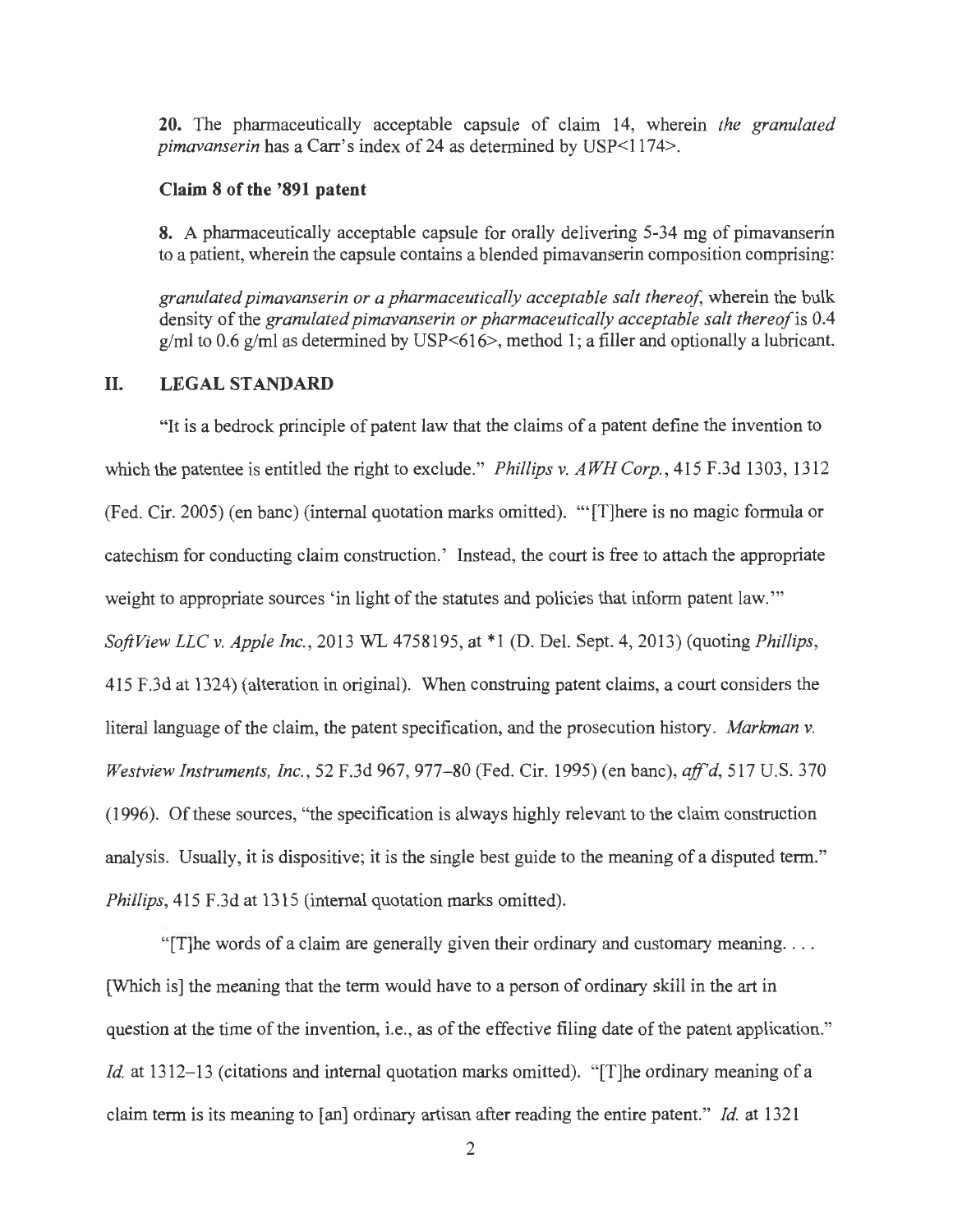(internal quotation marks omitted). "In some cases, the ordinary meaning of claim language as understood by a person of skill in the art may be readily apparent even to lay judges, and claim construction in such cases involves little more than the application of the widely accepted meaning of commonly understood words." *Id.* at 1314.

When a court relies solely upon the intrinsic evidence—the patent claims, the specification, and the prosecution history—the court's construction is a determination of law. *See Teva Phann. USA, Inc. v. Sandoz, Inc. ,* 574 U.S. 318, 331 (2015). The court may also make factual findings based upon consideration of extrinsic evidence, which "consists of all evidence external to the patent and prosecution history, including expert and inventor testimony, dictionaries, and learned treatises." *Phillips*, 415 F.3d at 1317-19 (internal quotation marks omitted). Extrinsic evidence may assist the court in understanding the underlying technology, the meaning of terms to one skilled in the art, and how the invention works. *Id.* Extrinsic evidence, however, is less reliable and less useful in claim construction than the patent and its prosecution history. *Id.* 

## III. **CONSTRUCTION OF AGREED-UPON TERMS**

I adopt the following agreed-upon constructions:

| <b>Claim Term</b>                                                                                                                                             | <b>Construction</b>                                                                                                                                                      |
|---------------------------------------------------------------------------------------------------------------------------------------------------------------|--------------------------------------------------------------------------------------------------------------------------------------------------------------------------|
| "a blended pimavanserin composition" (claim<br>1 of the '185 patent; claims 1, 5, 12, and 14 of<br>the '480 patent; and claims 1 and 8 of the<br>'891 patent) | "a mixture of pharmaceutical ingredients<br>including pimavanserin or a pharmaceutically<br>acceptable salt thereof and one or more<br>excipients mixed together"        |
| "the blended pimavanserin composition"<br>(claims 3, 6, 7, 12, and 16 of the '480 patent;<br>claims 7 and 11 of the '891 patent)                              | The term "the blended pimavanserin<br>composition" refers to the term "a blended<br>pimavanserin composition" which is recited<br>in the same claim or in a parent claim |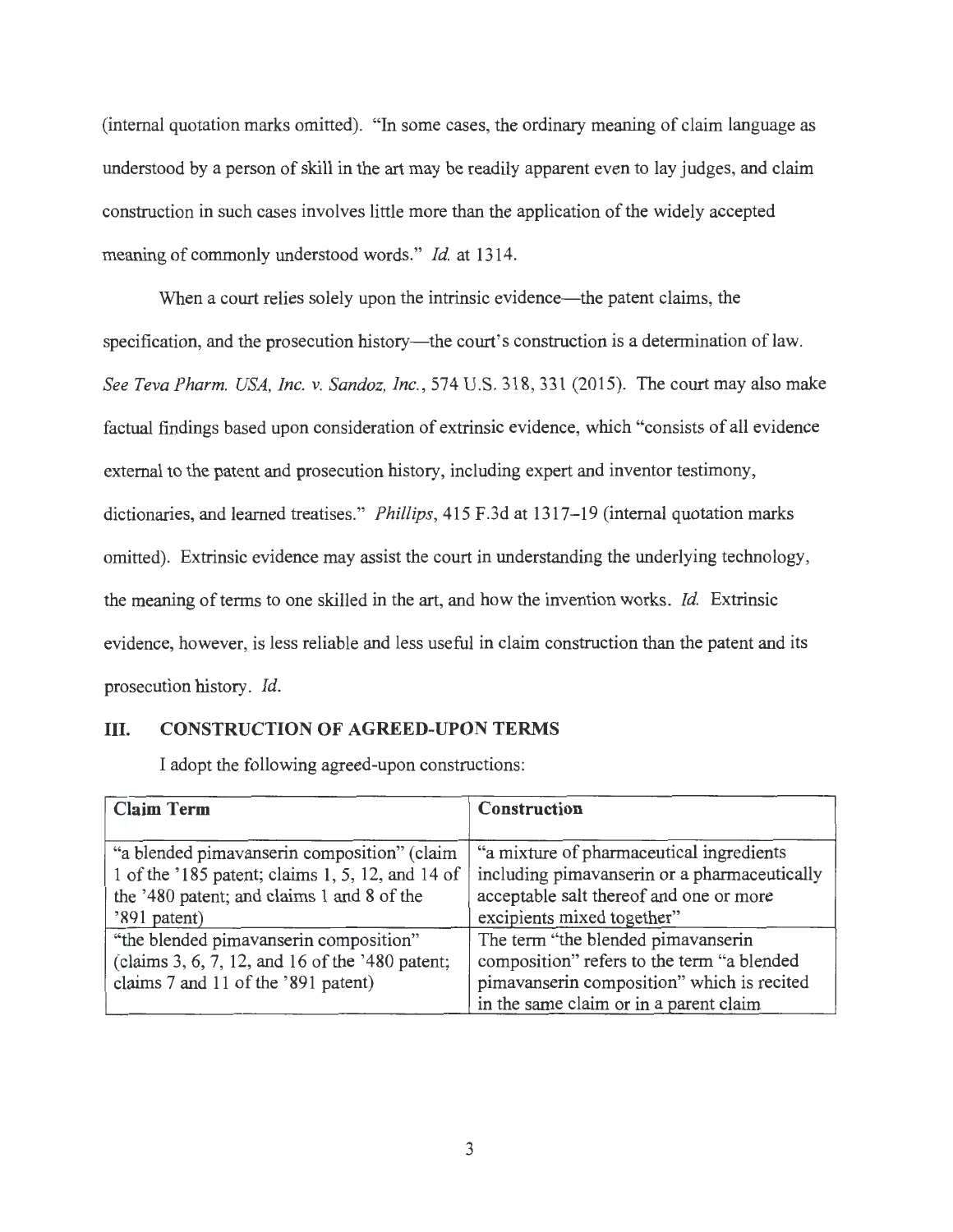## IV. **CONSTRUCTION OF DISPUTED TERMS**

### **1. "40 mg granulated pimavanserin tartrate" (claim 1 of the '185 patent; claims 1, 5, 12, and 14 of the '480 patent; claim 1 of the '891 patent)**

- a. *Plaintiff's proposed construction:* "granulation resulting from an act or process in which particles, including 40 mg pimavanserin tartrate, are made to adhere to form larger, multiparticle entities"
- b. *Defendants ' proposed construction:* "40 mg pimavanserin tartrate granulated alone"
- c. *Court 's construction:* "40 mg pimavanserin tartrate granulated alone"

The central dispute between the parties is whether the claimed pimavanserin tartrate<sup>2</sup> can

be granulated with excipients or whether it must be granulated alone. This dispute depends on

whether prosecution history disclaimer applies. Prosecution history disclaimer "requires that the

alleged disavowing actions or statements made during prosecution be both clear and

unmistakable." *Omega Eng 'g, Inc. v. Raytek Corp.,* 334 F.3d 1314, 1325-26 (Fed. Cir. 2003).<sup>3</sup>

"[A]n applicant's argument that a prior art reference is distinguishable on a particular ground can

serve as a disclaimer of claim scope even if the applicant distinguishes the reference on other

grounds as well." *Saffran v. Johnson & Johnson,* 712 F.3d 549, 559 (Fed. Cir. 2013) (quoting

*Andersen Corp. v. Fiber Composites, LLC,* 474 F.3d 1361 , 1374 (Fed. Cir. 2007)).

Defendants argue that the patentee clearly and unmistakably disclaimed pimavanserin tartrate granulated with excipients during the prosecution of the relevant patents. (D.I. 137 at

<sup>&</sup>lt;sup>2</sup> "Forty milligrams of the pimavanserin tartrate is the same as  $34$  milligrams of pimavanserin." (D.I. 145 at 59:4-5).

 $3$  I wonder whether something could be unmistakable without also being clear or clear without being unmistakable. In *Omega,* the Court of Appeals quoted cases using "clear" or "clear and unambiguous" as the basis for the "both clear and unmistakable" standard. In probably hundreds of cases arguing about whether there was prosecution disclaimer, I do not think anyone has ever argued that the alleged disclaimer, even if clear, was not unmistakable. Nor has anyone ever argued that even if the alleged disclaimer were unmistakable, it was not clear.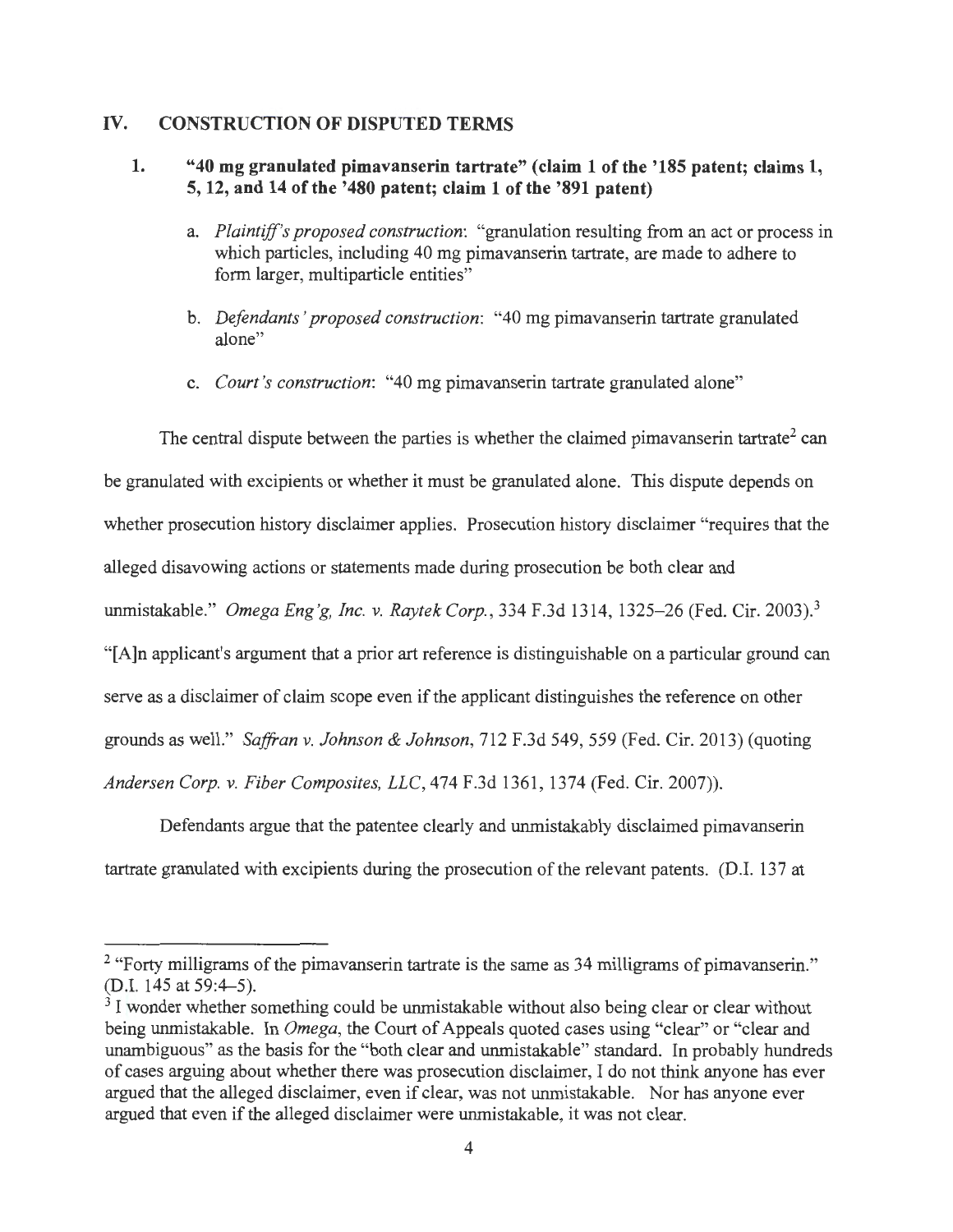24-29). Plaintiff argues that the statements made by the patentee were ambiguous and do not meet the high burden required to trigger the doctrine of prosecution disclaimer. *(Id.* at 45–48). I agree with Defendants. The prosecution history here is clear. The patentee repeatedly and unambiguously disclaimed pimavanserin tartrate granulated with excipients.

During the prosecution of the '185 patent,<sup>4</sup> the examiner rejected all pending claims as obvious partly because U.S. Patent Publication No. 2007/0264330 ("the '330 Application") disclosed an oral formulation comprising pimavanserin tartrate where "[t]he granulated drug has a bulk density of about 0.56 g/ml." (D.I. 125-4, Ex. D, at 3). This bulk density was within the claimed range of 0.4 to 0.6 g/ml. Before providing a written response, the patentee presented slides detailing the claimed invention to the examiner. (D.I. 125-8, Ex. H). The patentee's presentation included the following slide. *(Id.* at 5).

#### **Key Inventive Points**

- Pimavanserin tartrate can surprisingly be granulated ( without use of large amounts of excipients, i.e. only water) to achieve:
	- a) novel granulated pimavanserin having a high bulk density of 0.4 to 0.6 g/ml of the granulated drug alone;
		- b) a particle size distribution of 180 to 340 µm of the granulated drug alone
- Using the novel granulated pimavanserin tartrate, with 0.4 to 0.6 g/ml bulk density and 180 to 340  $\mu$ m particle size distribution, the inventive blended pimavanserin compositions have significantly lower weight percentage of exdpients as compared to prior art
- Contrast to well-understood formulation art that requires significant amounts of excipients with the active during granulation to achieve a higher density granulation formulation, thus requiring a very large volume of composition to deliver 34 mg of pimavanserin
- The final formulation also includes exciplent **(e.g.,** mlcrocrystalline cellulose having high bulk density as **in the novel granulated pimavanserin**

<sup>&</sup>lt;sup>4</sup> It is undisputed that the '185 patent's prosecution history applies equally to the '480 and '891" patents. *(See* D.I. 145 at 55:19-25); *Elkay Mfg. Co. v. Ebco Mfg. Co.,* 192 F.3d 973, 980 (Fed. Cir. 1999) ("When multiple patents derive from the same initial application, the prosecution history regarding a claim limitation in any patent that has issued applies with equal force to subsequently issued patents that contain the same claim limitation.").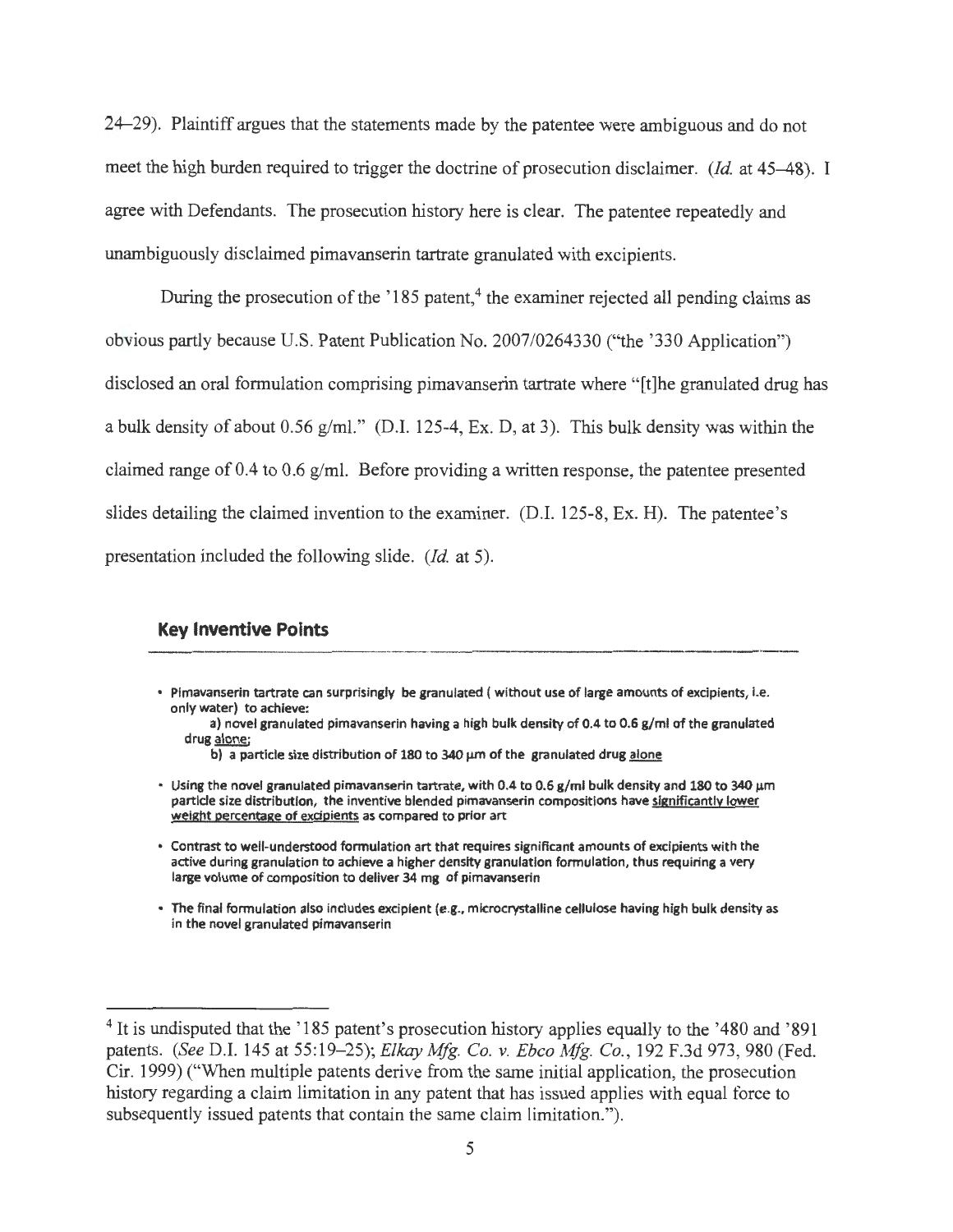The patentee also provided the following table, which shows that the bulk density of the API used in the '330 Application is lower than the pimavanserin granulation of the claimed invention. *(Id.* at 6).

|                                                                  | Pimavanserin granulation (as e.g., instantly   Native API (e.g., as used in prior art) |               |
|------------------------------------------------------------------|----------------------------------------------------------------------------------------|---------------|
|                                                                  | claimed)                                                                               |               |
| Bulk density $(g/ml)$ according to USP <616> $\vert$ 0.508 (n=4) |                                                                                        | $0.294$ (n=2) |

The patentee explained, "[T]he '330 Application starts with non-granulated pimavanserin with low density, in contrast to the claimed novel granulated pimavanserin." *(Id. ).* The patentee further explained, "Achieving the claimed pimavanserin bulk density and particle size, without other excipients, was unpredictable and unexpected." *(Id.* at 9). These statements tend to show that the bulk density reported in the above table was the bulk density of the granulated pimavanserin tartrate alone.

Plaintiff argues that a POSA reading this presentation would understand that the claimed pimavanserin tartrate granulation allows minimal excipients, as compared to the significant amount of excipients used in the prior art. (D.I. 145 at 24:18–25:3). I disagree. Throughout this presentation, the patentee distinguishes the '330 Application by asserting that the claimed invention achieves the claimed high bulk density of the pimavanserin tartrate alone. The patentee is able to achieve this high bulk density of the API alone because it granulates the API alone. *(See, e.g. ,* '480 patent, 10:55-59 (describing the "finding that pimavanserin could be successfully wet granulated achieving the targeted imp[ro]ved physical properties (e.g. bulk density) without the addition of a binder" as "surprising"). The high bulk density then allows fewer excipients to be added to the blended pimavanserin composition, which in turn results in a formulation that provides 34 mg of the drug in one small capsule. (D.I. 125-8, Ex. H, at 4 ("Discovered a formulation that could provide large amount  $(34 \text{ mg})$  of pimavanserin in a small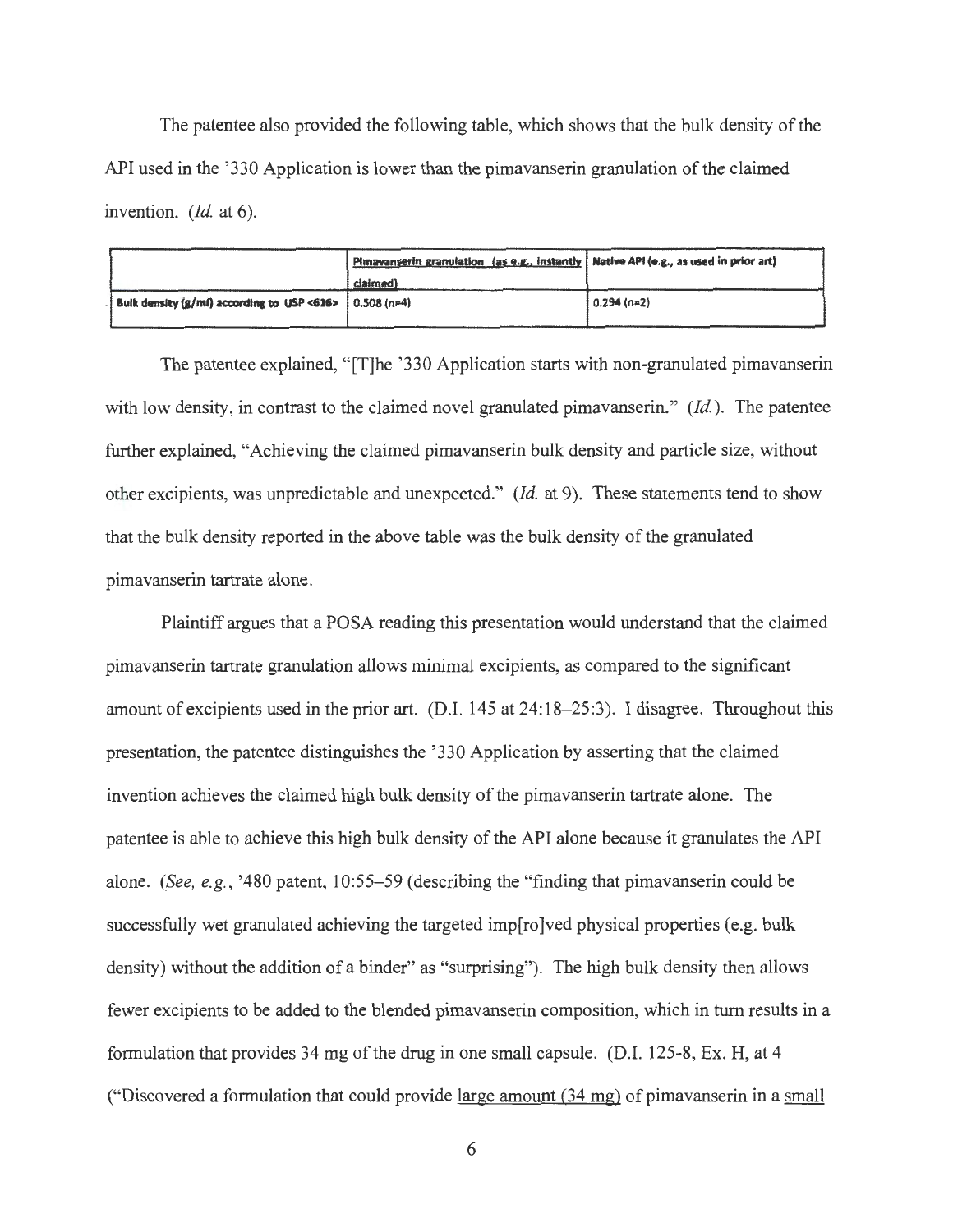volume *(e.g.,* size 3 or 4 capsule)."); *id.* at 5 ("Using the novel granulated pimavanserin tartrate, with 0.4 to 0.6  $g/ml$  bulk density and 180 to 340  $µm$  particle size distribution, the inventive blended pimavanserin compositions have significantly lower weight percentage of excipients as compared to prior art.")).

The patentee made the same arguments in its written office action response. The patentee explained that its "instant claimed invention" is "a small capsule having a high bulk density of 0.4 to 0.6 g/mL pimavanserin (drug alone) that eases swallowing while delivering a full 34 mg of drug." (D.I. 125-5, Ex. E, at 4). The patentee again distinguished the '330 Application, arguing, "Example 9 (and Table 8) of the ' 330 Application, which is representative, includes low-density pimavanserin, and requires ~80% w/w of the excipients mannitol, starch, povidone, and magnesium stearate to achieve a bulk density of 0.56 []g/mL of *a formulation of pimavanserin (and not pimavanserin alone)." (Id.* at 5). The patentee argued that the examiner failed to establish a prima facie case of obviousness because "there is no finding that one of skill in the art would have been motivated .. . to obtain the high density of pimavanserin alone." *(Id.* at 6; *see also id.* at 4–5 ("There was no reasonable expectation at the time of the instant invention that obtaining such high bulk density of pimavanserin itself, to obtain a capsule that includes 34 mg of the drug, was achievable.")). 5

 $5$  The patentee made similar arguments during the prosecution of the  $1480$  patent—a continuation of the ' 185 patent. *(See, e.g. ,* D.I. 125-10, Ex. J, at 5 (describing the claimed invention as "a small capsule having a high bulk density of 0.4 to 0.6 g/mL pimavanserin (drug alone)"); *id.*  ("[T]here was no reasonable expectation at the time of the instant invention that obtaining such high bulk density of pimavanserin itself, to obtain a capsule that includes 34 mg of the drug, was achievable."); D.I. 125-14, Ex. N, at 2 (examiner's summary of applicant-initiated interview) ("Applicant argues that the claimed compound has a higher bulk density which allows for more of the drug to be granulated and fit into a smaller space, while the drug of the prior art requires other ingredients in the granulation which increases the space required."); D.I. 125-15, Ex. O, at 5 ("Pimavanserin tartrate *itself* can surprisingly be granulated (without use of large amounts of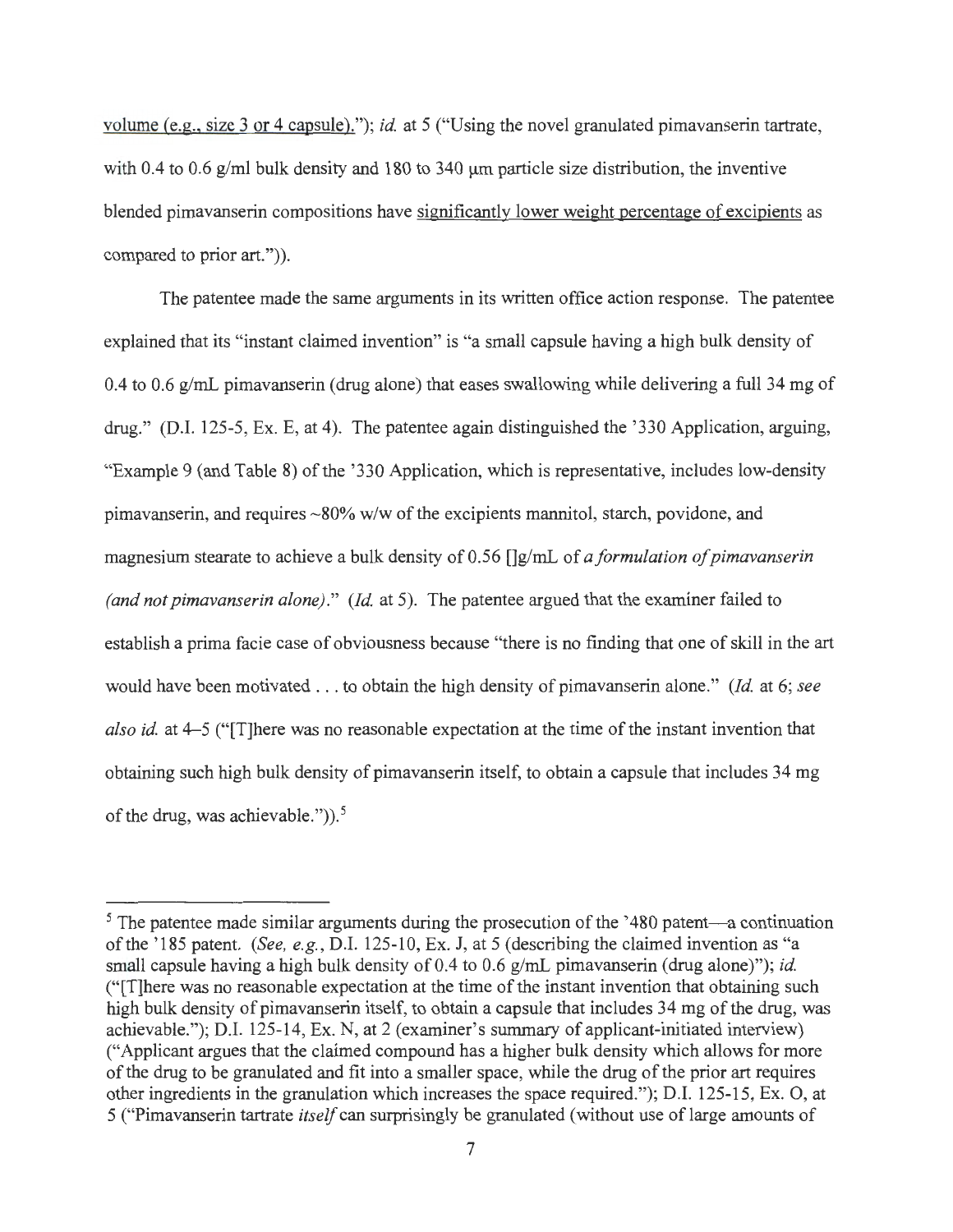Again, the patentee clearly states that the claimed invention achieves the claimed high bulk density of the pimavanserin tartrate alone, while the prior art achieved the same bulk density using excipients. Yet, Plaintiff argues that some of the patentee's statements are ambiguous. For example, Plaintiff argues that it is unclear whether the references to the granulated "drug" alone refer to the granulated pimavanserin itself or the granulated pimavanserin in the presence of excipients. (D.I. 137 at 48; D.I. 145 at 45:13-25). But viewing these statements in context, it is clear that the references to the granulated "drug" alone refer to the granulated pimavanserin itself. The patentee describes the "instant claimed invention" as "a small capsule having a high bulk density of 0.4 to 0.6  $g/mL$  pimavanserin (drug alone) that eases swallowing while delivering a full 34 mg of drug." (D.I. 125-5, Ex. E, at 4). The reference to "34 mg of drug" is clearly referring to the pimavanserin alone. (D.I.  $145$  at  $46:1-5$ ). Thus, a POSA would understand that the reference to "pimavanserin ( drug alone)" also refers to the pimavanserin alone.

While there are statements in the prosecution history that by themselves do not rise to the level of clear and unmistakable disclaimer, <sup>6</sup> I find that there is clear and unmistakable disclaimer when considering the prosecution history as a whole. *See Elkay Mfg. Co. v. Ebco Mfg. Co.,* 192 F.3d 973, 979 (Fed. Cir. 1999) ("[I]t is the totality of the prosecution history that must be

excipients/binders, i.e. only water) to achieve: a *novel* granulated pimavanserin tartrate having a high bulk density of 0.4 to 0.6 g/ml of the granulated drug alone.")).

 $6$  For example, the first bullet point on the "Key Inventive Points" slide provides, "Pimavanserin" tartrate can surprisingly be granulated (without use of large amounts of excipients, i.e. only water)." (D.I. 125-8, Ex. H, at 5). I agree with Plaintiff that this isolated statement is ambiguous. Plaintiff argues: "If only water was to be used during granulation, the previous phrase would have been 'without any excipients' and not 'without use of large amounts of excipients."" (D.I. 137 at 48; *see* D.I. 145 at 69:19–70:3). On the other hand, this statement, which is about how surprising the result is, suggests not a modest change—less excipients—but a large change, that is, "only water." Thus, the bullet point by itself is ambiguous.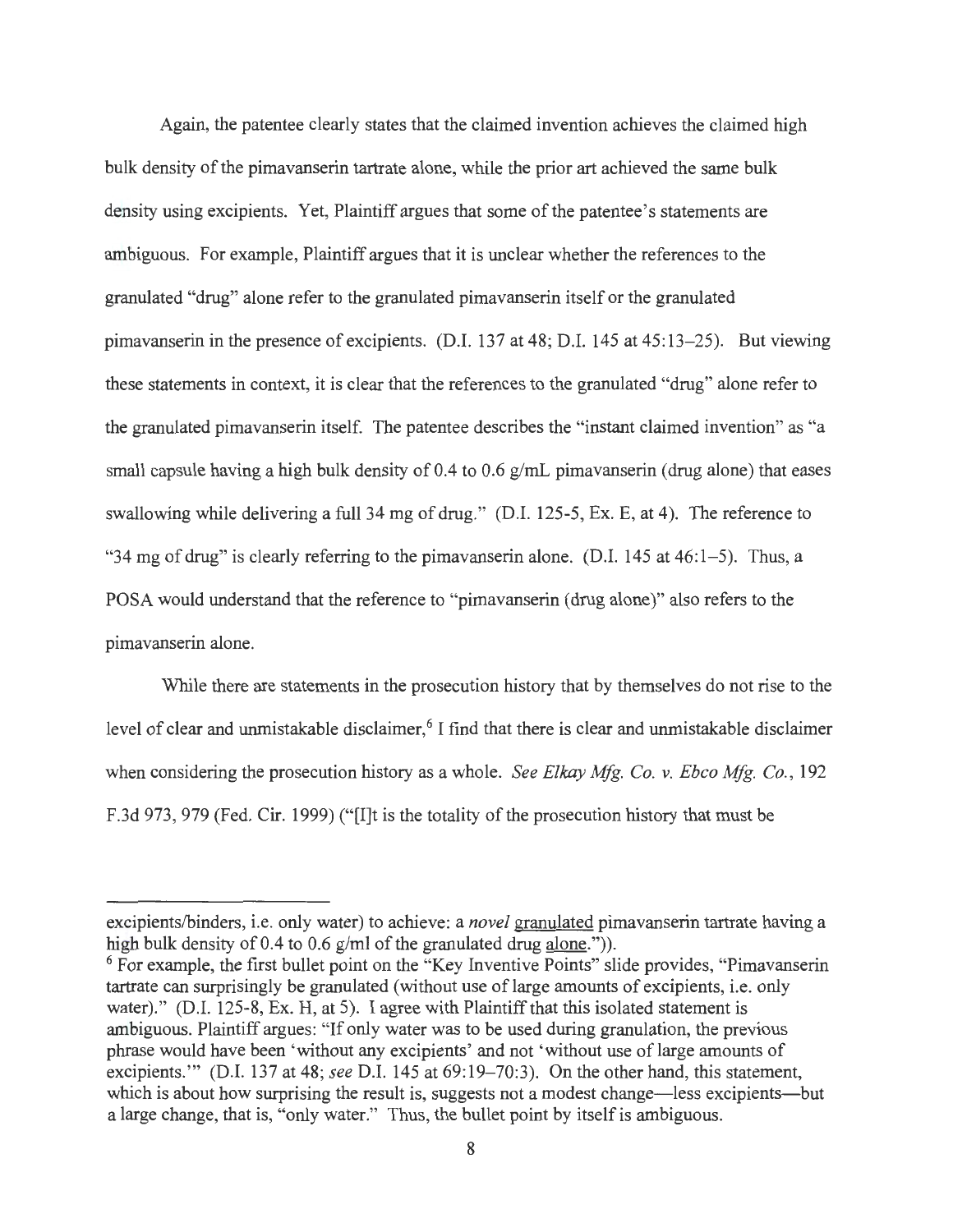assessed, not the individual segments of the presentation made to the Patent and Trademark Office by the applicant  $\dots$ ."). Throughout the prosecution history, the patentee makes clear that the claimed granules having the required bulk density are granules of the API alone. *(See, e.g. ,*  D.I. 125-5, Ex. E, at 4 ("high bulk density of . .. pimavanserin (drug alone)"); *id.* at 5 ("high bulk density of pimavanserin itself'); *id.* at 6 ("high density of pimavanserin alone"); D.I. 125-8, Ex. H, at 5 ("high bulk density of . . . the granulated drug alone"); D.I. 125-10, Ex. J, at 5 ("high bulk density of ... pimavanserin (drug alone)"); *id.* ("high bulk density of pimavanserin itself')). Further, the patentee distinguishes the prior art on this basis. *(See, e.g. ,* D.I. 125-5, Ex. E, at 5). This disavowal in claim scope is unequivocal and unambiguous.<sup>7</sup>

Defendants' construction is also supported by the claim language. Claim 1 of the '480 patent, for example, recites: "40 mg granulated pimavanserin tartrate wherein the bulk density of the granulated pimavanserin tartrate is 0.4 to 0.6  $g/ml$  as determined by USP<616>, method 1." It is undisputed that "40 mg granulated pimavanserin tartrate" refers to the amount of API in the claimed "blended pimavanserin composition." (D.I. 137 at 11; D.I. 145 at 13:1-4, 56:13-15).

 $<sup>7</sup>$  Plaintiff argues that the examiner's stated reasons for allowance for the patents "reflect an</sup> understanding that the claimed inventions are concerned with fitting the total daily dose of 40 mg pimavanserin tartrate into a smaller size 3 or 4 capsule and not towards any particular process for granulation or select embodiment." (D.I. 137 at 13). For example, in the notice of allowance for the '185 patent, the examiner states, "The instantly claimed, granulated pimavanserin formulation allows for minimal excipients, and compaction into smaller dosage forms to ease delivery by oral delivery." (D.I. 125-7, Ex. G, at 6). This statement is consistent with the patentee's disclaimer. The patentee discovered that by granulating the pimavanserin tartrate alone, the need for excipients in the final formulation was reduced, thereby allowing a greater amount of pimavanserin to fit into a smaller volume. Regardless, statements by the examiner cannot erase a patentee's clear and unmistakable disclaimer. *See Fenner lnvs., Ltd.* v. *Cellco P 'ship,* 778 F.3d 1320, 1325 (Fed. Cir. 2015) ("[T]he interested public has the right to rely on the inventor's statements made during prosecution, without attempting to decipher whether the examiner relied on them, or how much weight they were given."); *Comput. Docking Station Corp.* v. *Dell, Inc.,* 519 F.3d 1366, 1377 (Fed. Cir. 2008) ("[T]he examiner's citation of the single connection limitation in the reasons for allowability does not erase the applicants' clear disavowal of laptops.").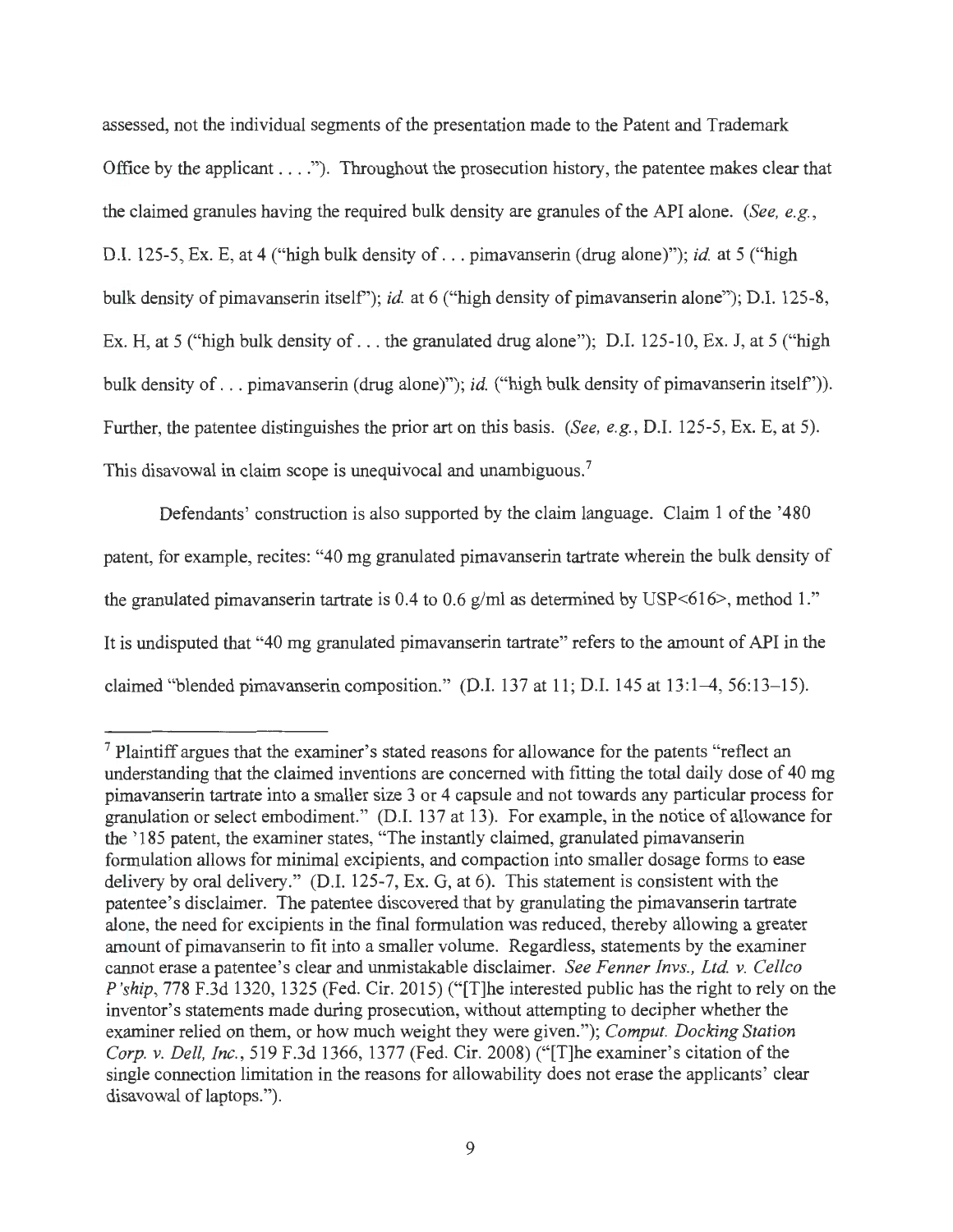Thus, the claimed bulk density of "the granulated pimavanserin tartrate" is the bulk density of the API alone, measured using the claimed method. Plaintiff's expert and Defendants' expert *I*  agree that USP<616>, method I measures the bulk density of the solid material being tested. *(See D.I. 138, Ex. 5, 144; <i>id., Ex. 8, 158).* For example, if a POSA is testing a mixture (e.g., pimavanserin and excipients ), the resulting measurement will be the bulk density of the mixture, not the bulk density of the individual components. *(See* D.I. 145 at 157:14-16).

Plaintiff's expert Dr. Klibanov states, **"[A]** POSA would have understood that any bulk density measurement performed on pimavanserin granulations, including pimavanserin and other ingredients, could be used to determine with a certain degree of confidence the bulk density of the pimavanserin." (D.I. 138, Ex. 8,  $\parallel$  58). Dr. Klibanov further states, "[A] POSA would have been aware of analytical methods to determine the attributes of components, including image analysis of sieve fractions and microscopic techniques." *(Id.).* But this is not what the claims require. The claims require determining the bulk density of the API alone using USP<616>, method 1, not measuring the bulk density of a mixture of API and excipients and then using "analytical methods" to determine the bulk density of the API alone. A POSA would understand that in order to measure the bulk density of the pimavanserin tartrate alone using USP<616>, method 1—as required by the claims—the pimavanserin tartrate must be granulated alone. *(See id.*, Ex. 5,  $\P\P$  44-45).

Defendants' construction is further supported by the specification. The only detailed description of the "Granulation" process in the specification describes granulating pimavanserin tartrate alone. *(See '480 patent, 20:20-45; see also id., 15:8-10 ("[I]t was surprisingly found* that a I 00% pimavanserin high-shear granulation was possible by using only small water

10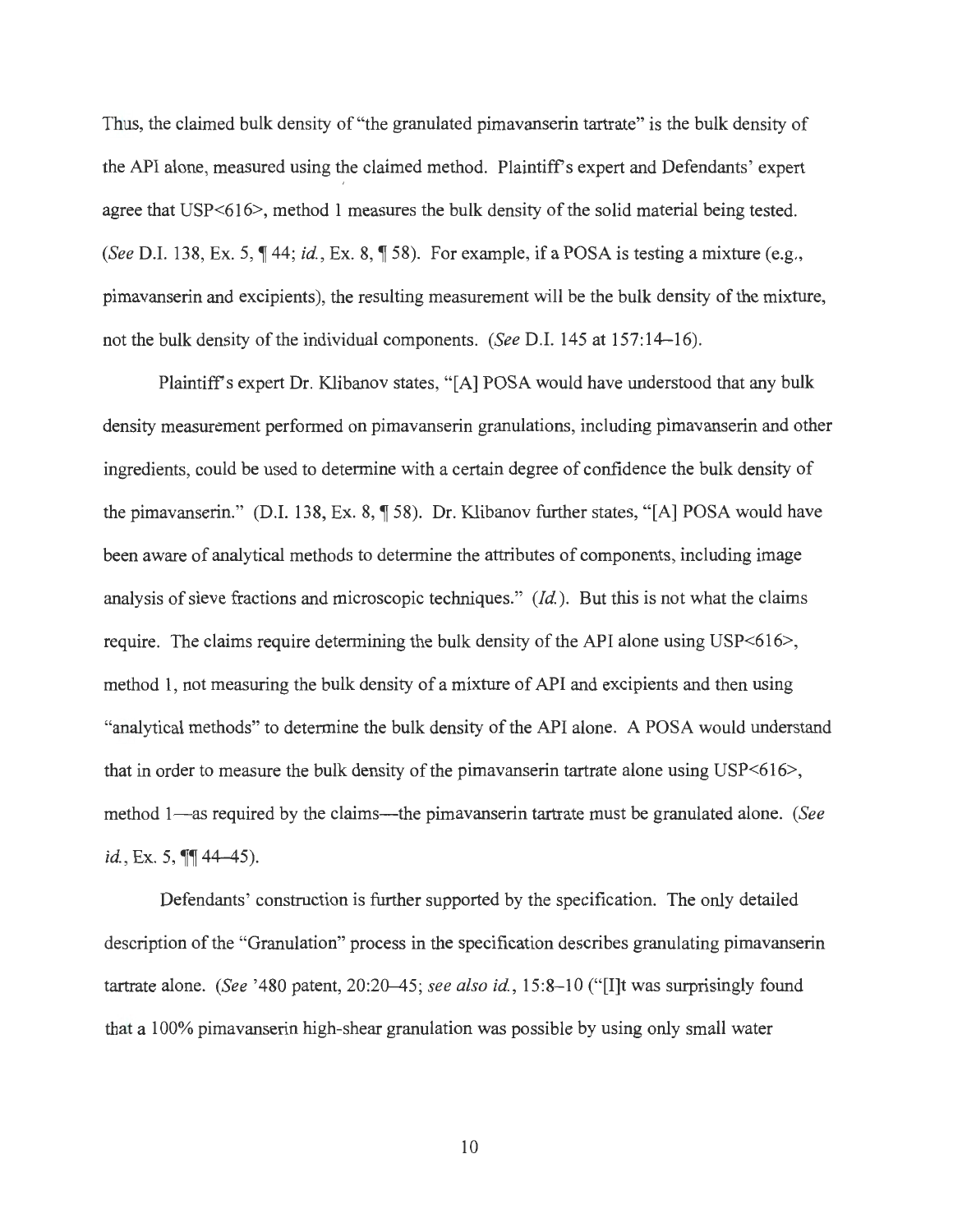quantities . . . .");<sup>8</sup> 16:25-30 ("One embodiment of the compositions described herein includes pimavanserin tartrate granulation without binder, dried, and thereafter blended with less than 60% w/w microcrystalline cellulose such as A vicel PH302 or equivalent microcrystalline cellulose, and about 1% w/w magnesium stearate.")). Although the specification contains other embodiments that permit granulation with excipients, this does not change the result. *(See id. ,*  17:36-51). As discussed above, Plaintiff disavowed that subject matter during prosecution of the relevant patents. *Biogen Idec, Inc. v. GlaxoSmithKline LLC,* 713 F.3d 1090, 1095 (Fed. Cir. 2013) ("[W]hen the patentee unequivocally and unambiguously disavows a certain meaning to obtain a patent, the doctrine of prosecution history disclaimer narrows the meaning of the claim consistent with the scope of the claim surrendered." $)$ .

I therefore adopt Defendants' proposed construction.

# **2. "the granulated pimavanserin tartrate" (claims 1, 5, 12, 14, and 15 of the '480 patent; claim 1 of the '891 patent)**

- a. *Plaintiff's proposed construction:* The term "the granulated pimavanserin tartrate" refers to the term "40 mg granulated pimavanserin tartrate" which is recited in the same claim or in a parent claim.
- b. *Defendants' proposed construction:* "the pimavanserin tartrate that has been granulated alone"
- c. *Court 's construction:* The term "the granulated pimavanserin tartrate" refers to the term "40 mg granulated pimavanserin tartrate" which is recited in the same claim or in a parent claim.

<sup>&</sup>lt;sup>8</sup> The sentence goes on, but the remainder of the sentence does not make much sense.

 $9$  Plaintiff also argues that because claim 13 of the '891 patent recites granulation "without" addition of a binder," the independent claim must include a binder or other excipient. (D.I. 137 at 62). This argument, however, does not change the result here because there is prosecution history disclaimer. *Biogen Idec,* 713 F.3d at 1097 ("Our cases make clear, however, that where found, prosecution history disclaimer can overcome the presumption of claim differentiation.").